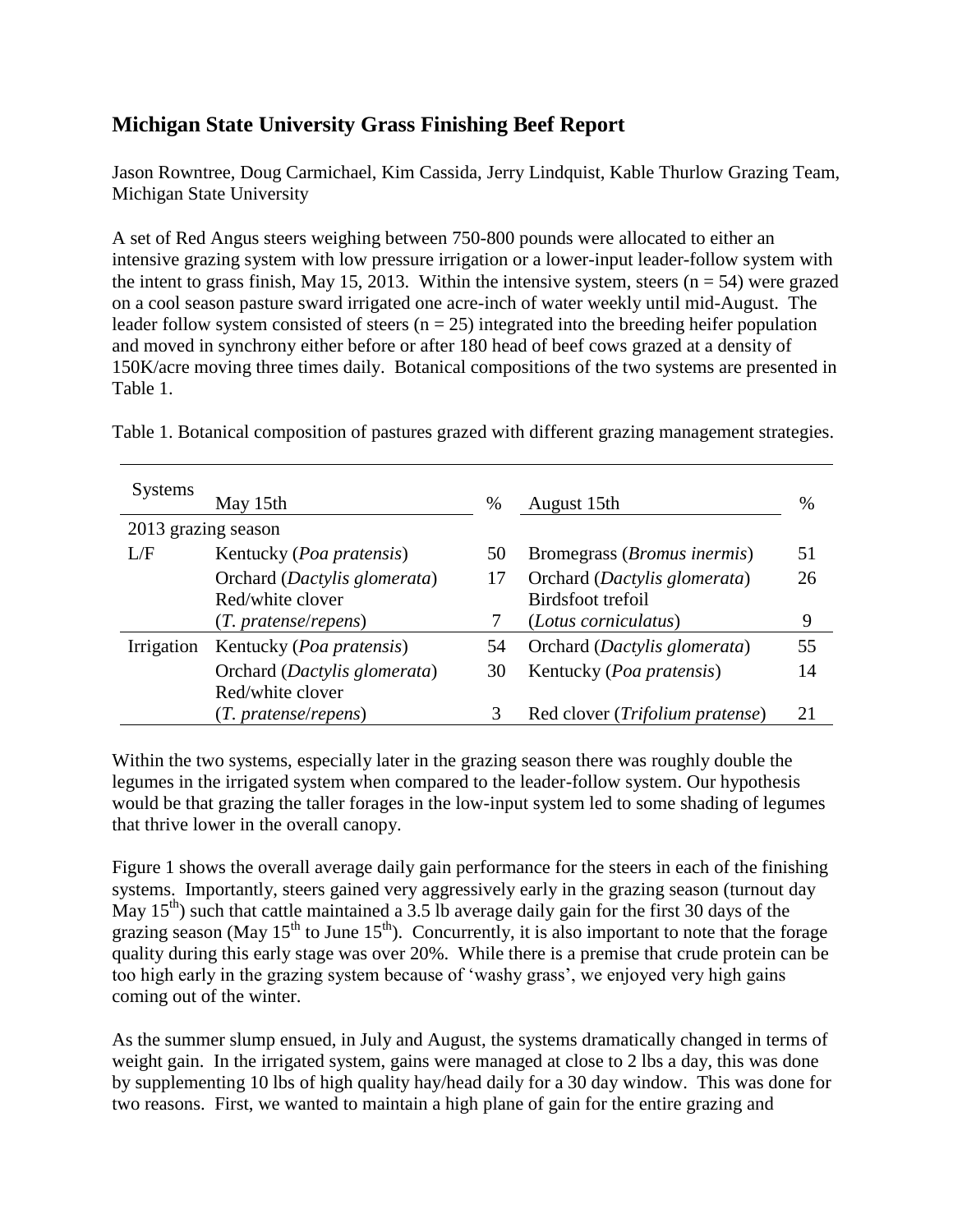secondly (perhaps most importantly) we did not want to overgraze lowering residual forage and slowing subsequent growth which would prevent having high quality forage late in the grazing season for finishing cattle. The stocking rate for the irrigated system averaged 1.20 steers per acre. On the other hand the leader-follow system fell to below a 0.5 pound average daily gain. These cattle were stocked at 1 steer/1.5 acres. Not only were these cattle not supplemented forage, but also we determined that there was not enough high quality forage during these months. If we chose to lead with the calves, we did not witness enough immature forage for the steers to enjoy 2 pound average daily gains and if we chose to follow the cows to graze fresh regrowth, the warmer months limited overall forage availability.

Figure 1. Average Daily Gain of Cattle in Two Systems



ADG 2013

In mid August we pulled the steers out of the irrigated paddocks and leader-follow systems and placed them on predominately alfalfa pasture for the remainder of the finishing system. This was done for two reasons, forage started to become limiting in the irrigated group and we also identified low performance in the leader-follow. Once receiving higher quality forage, the leader-follow group improved to a 3 pound average daily gain, while the steers from the irrigated group maintained over 2 pound of gain daily. Beginning in October with cooler temperatures and less overall energy in the alfalfa, we again supplemented hay for the final finishing period. Steers were ultrasounded as well to ensure they had adequate last rib backfat at slaughter (over 0.30 in last rib backfat).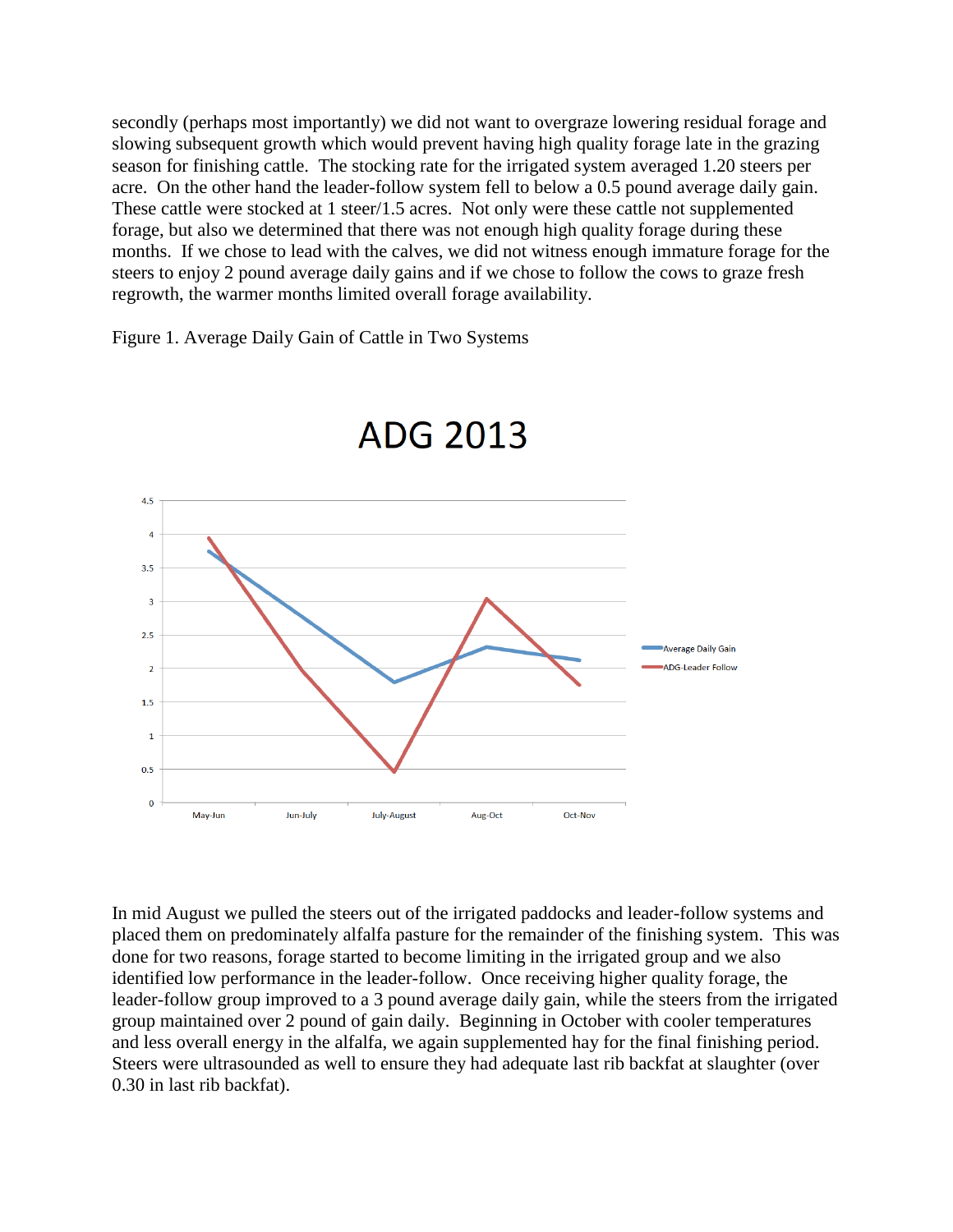Figure 2 shows overall carcass merit and income from the two of cattle from the two systems. Because of overall carcass weight and performance, steers from the

Figure 2. Overall carcass and income of steers from Leader-Follow or Irrigated System

## **Performance Facts**

2013-Leader Follow

- 53% Dress
- $\cdot$  575 lb carcass
- Income:  $$1445/hd$
- One steer per 1.5 acre to finish
- Average Kill Date Dec 1 Avg Kill date Nov 15
- .29 in backfat

2013

- $\cdot$  54% Dress
- 660 lb carcass
- $\cdot$  Income: \$1640
- One steer per acre to finish (w hay)
- 
- .31 in backfat

irrigated system enjoyed close to \$200.00 more income per head and were finished at the desired back fat two weeks earlier with a 85 pound carcass weight advantage. This was our first year to attempt a leader-follow system. The main take home we learned from this system was that it is very challenging to use the cows and steers symbiotically to keep gains high throughout the grazing system.

Overall costs of the irrigated system are outlined in Table 2. Please also note that opportunity costs are built into the budget and your overall on farm costs could vary greatly. Especially on hay cost. We used \$200/T hay costs and an estimated calf cost of \$945.00/hd. However, the overall budget should be a guide for a grass-finishing beef budget. Please, too, note that irrigation is included in this overall budget.